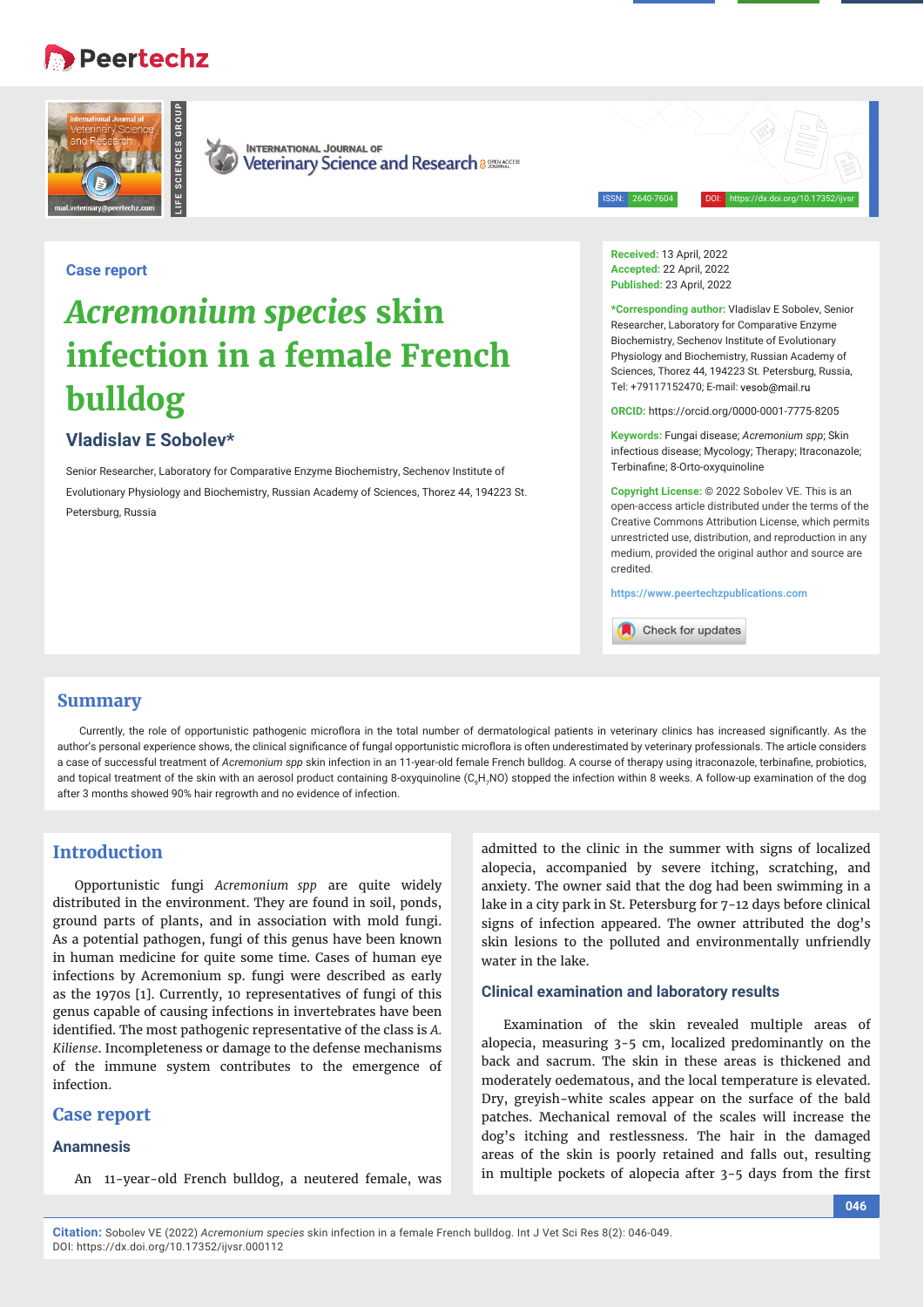signs of the disease (Figure 1). The initial step in diagnosis was a microscopic examination of an undyed preparation of hair and skin scales. For better detailing of the structure, the hair was treated with a 10% sodium bicarbonate solution for 10-15 minutes, followed by light microscopy under low (x80) and medium magnification (x200). The infection damaged the surface of the hair predominantly in the ectothrix type (Figure 2). Acremonium spp fungi were isolated and identified by mycological examination (culture on Sabouraud's agar) at the Research Institute of Medical Mycology (St. Petersburg ) Figures 3-5.

#### **Therapy and follow up**

Initially, itraconazole at a dose of 15 mg/kg body weight, twice daily for 2 weeks, was given as a systemic antifungal agent. Daily in a mixture with food the dog received Vetom 1.1 (Research Center©, Russia) containing a dry culture of probiotic microorganisms *Bacillus subtilis* in a dose of 50 mg/kg of body weight 2 times a day. Additionally, once every 3-5 days the skin was treated with a shampoo containing 2% ketaconazole.

After 2 weeks of treatment, the dog was evaluated and the owner was interviewed to objectify the symptoms. A reduction in the intensity of itching reactions and a suspension of further alopecia progression was noted. However, the dog continued to experience itching and anxiety. The results of the therapy were therefore found to be unsatisfactory. Terbinafine (Lamisil) at a dose of 10 mg/kg body weight 2 times daily after meals for 3



**Figure 1:** Alopecia site on the back of the dog (shown in a circle).



**Figure 2:** Hair damage by *Acremonium* fungi (arrow) х200.



**Figure 3:** *Acremonium Chrysogenum* on Sabouraud agar. *Photo from Noah's Ark National Depository of Living Systems at Moscow State University. Creative Commons CC BY 4.0.* https://depo.msu.ru/open/public/item/91750862



**Figure 4:** Alopecia site 4 weeks after the start of therapy. (shown in a circle with an arrow).



**Figure 5:** Dog 3 months after starting therapy.

weeks was used to continue the course of systemic antifungal therapy. Topical skin treatments included washing with Doctor veterinary shampoo (Goodman©, Russia) containing birch tar at intervals of once every 5 days.

After 2 weeks, the effectiveness of the prescribed treatment was re-evaluated. There was an improvement in the dog's skin condition. No new areas of skin damage were detected, but the dog was still affected by itching. Given the long course of systemic therapy, it was decided to shift the focus of treatment to topical and probiotic therapy. For topical treatment, the aerosol preparation Bidezmik (Bionit©, Russia) containing 8-oxyquinoline was used. The preparation was sprayed on the affected skin areas twice a day for 7 days and then once a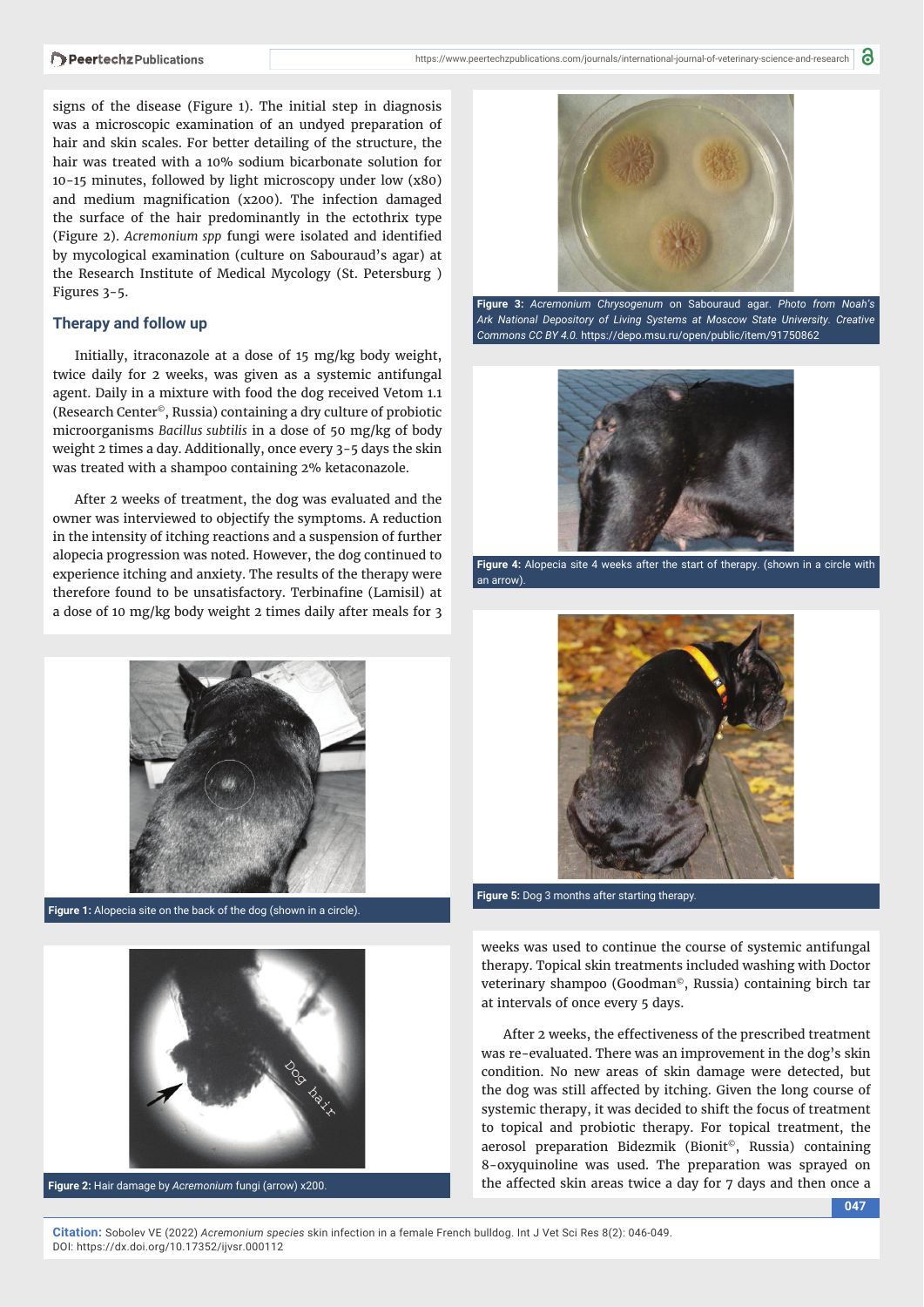day, for 3 weeks. To correct immunity, probiotic preparations Vetom 1.1 in the same dose and Multibacterin Omega-10 (Russia) containing live symbiont culture of lactic acid bacteria *Lactobacillus acidophilus* (109 CFU in 1 ml) were used in a mixture with feed.

Treatment efficacy was assessed after  $4$  weeks. The owner of the dog noted the complete disappearance of itching and anxiety. New hair growth was observed in the areas of hair loss. Mycological testing was negative. Further follow-up of the animal for 3 months showed no recurrence of the infection and the hair was 90% recovered at the last follow-up.

# **Discussion**

*Acremonium spp* fungi are ubiquitous in the environment and are found in soil, plant debris, and decaying fungi, with *A. kiliense* (*Sarocladium kiliense*) is the most important of the 10 species reported as an infectious etiology in vertebrates [2]. In an immunocompetent host, a mycetoma may form or an ocular infection may develop following penetrating trauma [1]. In humans, *Acremonium spp*. can lead to a wide range of infections from keratitis to disseminated disease, with the lung and gastrointestinal tract being the obvious portals of entry [3].

*Acremonium spp* infections in wild and domestic animals have also been described and include cutaneous lesions in Indian buffalo [4]. And in caimans [5]. keratoconjunctivitis [6]. And systemic infections [7,8]. In dogs; keratomycosis in cats [9]. And abortion in cattle [10]. *Acremonium spp* infection can be severe, with systemic damage to internal organs, including myocardium, pericardium, liver and kidneys, lymph nodes, endometrium and brain, and other internal organs. This has been shown in a description of a clinical case in a 4-yearold female German Shepherd [8]. Or a more recent study in a 2-year-old female Magyar Lop-Eared [7].

One of the first references of *Acremonium spp* skin infection in a dog was published in 1987, when dermatitis caused by it, accompanied by severe itching, alopecia, and subcutaneous nodules in various parts of the body, was described [11]. In the case of Acremonium Spp infection in a French bulldog, the skin lesions and alopecia were not accompanied by signs of generalized infection, including enlarged lymph nodes and subcutaneous nodules.

The choice of itraconazole as a first-line antifungal agent was based on its affordability to the owner and its higher fungicidal activity compared to ketoconazole, fluconazole, and miconazole [1]. It should be noted that itraconazole may not be sufficiently effective against some strains of the pathogen. In one published study, itraconazole showed no activity and even voriconazole had a marginally effective minimum inhibitory concentration (MIC) against A. Kiliense [12]. Of the fungicides, voriconazole has the greatest in vitro activity against Acremonium and is recommended by European guidelines as an initial antifungal therapy [13]. Voriconazole has the best in vitro activity compared with amphotericin B, fluconazole and itraconazole against A. alabamensis and A. strictum [14]. Voriconazole and ravuconazole have similar activity and are superior to posaconazole against amphotericin

B and itraconazole-resistant strains [15]. In this regard, voriconazole would be a better choice if available and without financial constraints.

We have included probiotics in the therapy regimen for the dog on the basis that they can enhance various defense mechanisms, modulate innate and adaptive immunity, neutralize toxins, carcinogens and pathogens, and release antioxidants and bacteriocins [16,17]. Suggested mechanisms for the health-promoting potential of probiotics include inhibition of pathogens and restoration of microbial homeostasis through microbial-microbial interactions, enhancement of epithelial barrier function, and modulation of the immune response [16,18,19].

The inclusion of probiotics in therapeutic regimens for mycoses is promising, as has been shown in several studies on candidiasis [16,20]. We used probiotic preparations containing *B. Subtilis* and *Lactobacillus acidophilus*, based on clinical findings of good tolerability and minimal risk of side effects. The fungistatic effects of *B. subtilis* and *Lactobacillus acidophilus* on *Candida spp* are known from the literature, including in skin and mucosal lesions [20,21]. Unfortunately, we were unable to find publications on the use of probiotics in the treatment of cutaneous *Acremonium spp* infection, and in this regard, the prescription of prosthetics was empirical. However, given the successful experience with probiotics in the treatment of other superficial mycoses, we consider this prescription to be justified. Although it should be noted that we cannot separately identify and assess the effect of prescribing probiotics in this clinical case.

To conclude the review of this clinical case, the combined sequential therapy with two fungicides, itraconazole and terbinafine, combined with topical antifungal and probiotic therapy for 8 weeks effectively controlled the infection. It should be remembered that, as with other fungal pathogens, the state of the host defense system, in particular the functional activity of neutrophils, is crucial for recovery [1, 22].

# **References**

- 1. Guarro J, Gams W, Pujol I, Gené J (1997) Acremonium Species: New Emerging Fungal Opportunists-In vitro Antifungal Susceptibilities and Review. Clin Infect Dis 25: 1222-1229. **Link:** https://bit.ly/3rIoL7q
- 2. Steinbach W.J. Miscellaneous Mycoses. In: Cherry J. et al. Feigin and Cherry's Textbook of Pediatric Infectious Diseases E-Book: 2-Volume Set. – Elsevier Health Sciences, 2013, 2111.
- 3. Walsh TJ, Groll AH (1999) Emerging fungal pathogens: evolving challenges to immunocompromised patients for the twenty-first century. Transpl Infect Dis 1: 247-261. **Link:** https://bit.ly/3EGM7zU
- 4. Chatterjee A, Mitra K, Saha GR (1987) Isolation of Acremonium blochii (Matr.) W. Gams from cutaneous lesions in Asian buffaloes. Indian J Anim Health 26: 171-172.
- 5. Trevino GS (1972) Cephalosporiosis in three caimans. J Wildl Dis 8: 384-388. **Link:** https://bit.ly/3v5AUWg
- 6. Mendoza L, Donato A, Padhye A (1985) Canine mycotic keratoconjunctivitis caused by Acremonium kiliense. Sabouraudia 23: 447-450. **Link:** https://bit.ly/3v4pGkM